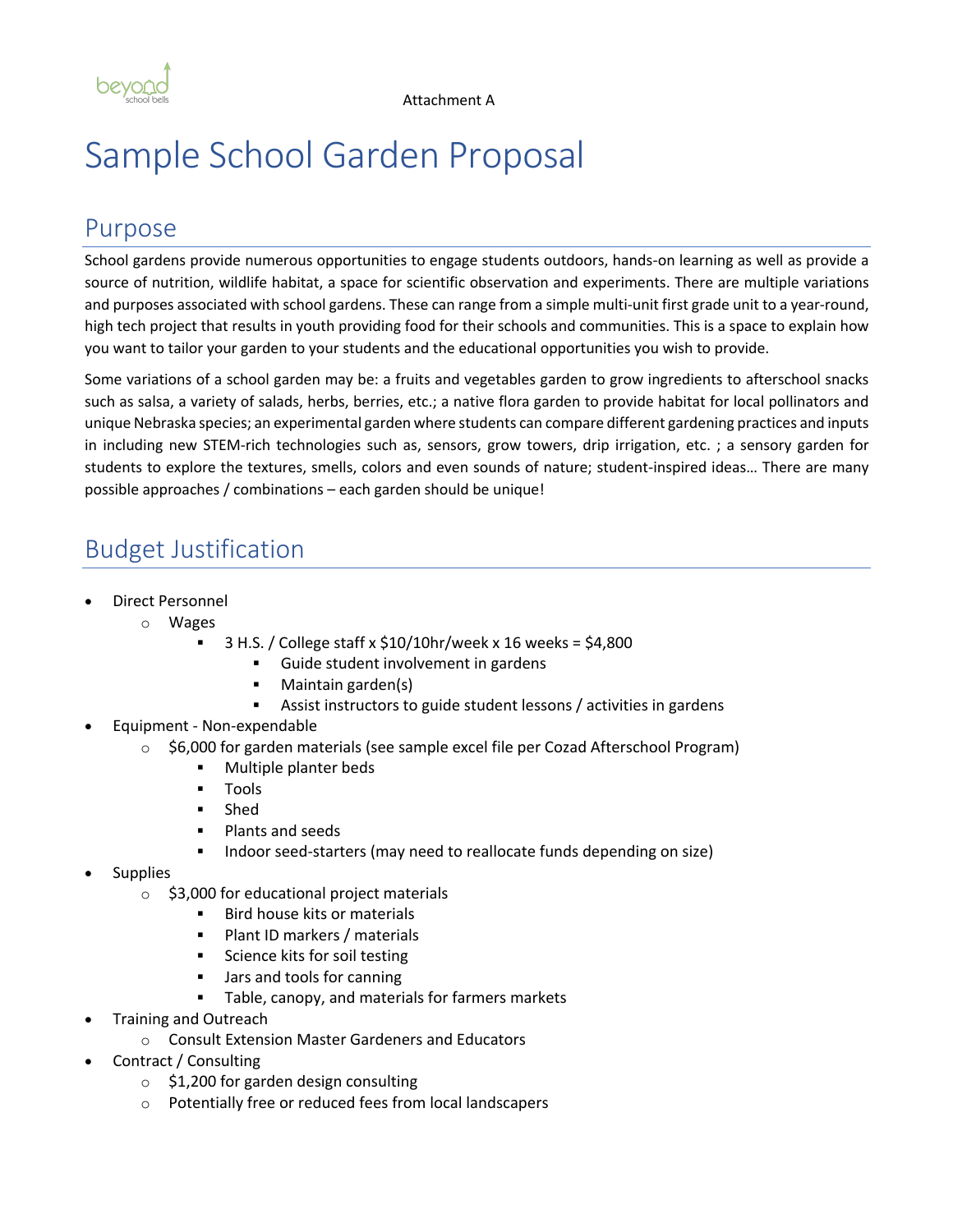

#### Attachment A

- o UNL Extension: Master Gardener, Educators
- Administrative
- Summary:
	- o \$4,800 for 3 student leaders for 16 weeks
	- o \$6,000 for garden materials and tools
	- o \$3,000 for garden projects and activities
	- o \$1,200 for landscape consultation / planning
- Total =  $$15,000$

**Sample Budget adapted from Cozad After School Program**

| <b>Garden Materials</b>               | Price for each        | Sample total | <b>Notes</b>                                                          |
|---------------------------------------|-----------------------|--------------|-----------------------------------------------------------------------|
| Garden Soil                           | \$8.00/2 cu bag       | \$92         | Soil for 4'x8' raised bed (x3)                                        |
| <b>Student Trowels</b>                | \$4.00                | \$40.00      | One for every 2-3 students                                            |
| <b>Student Shovels</b>                | \$9.00                | \$27.00      | 2-3 total                                                             |
| <b>Student Rakes</b>                  | \$9.00                | \$27.00      | 2-3 total                                                             |
| Hoses                                 | 50 foot/\$20.00       | 40           | depending on you garden size - enough<br>to water the whole garden    |
| <b>Nozzles</b>                        | \$7.00                | \$14.00      | 2-3 adjustable from mist to stream                                    |
| Seeds                                 | \$100.00-<br>\$200.00 | \$100        | depends on what you choose to plant                                   |
| Plants                                | Varies                | \$450        | depends on what you choose to plant                                   |
| Raised bed Lumber - 3x3<br>foot boxes | \$40/premade          | \$120        | You can make them with treated<br>lumber also                         |
| Landscaping fabric                    | 3x50 feet/\$20        | \$40         | helps with weed control                                               |
| Lanscaping staples                    | box of 50/\$6.00      | \$12         | use to keep landscaping fabric in place                               |
| Seed starting flats                   | 72 cell/\$5.00        | \$30         | WAY cheaper to start your own seeds<br>but you'll need grow lights    |
| Seed starting soil                    | 8 qt \$5.00           | \$30         | different than potting soil                                           |
| Potting soil                          | 2 cu bag/<br>\$14.00  | \$42         | Use this to transplant seedlings before<br>putting them in the garden |
| <b>Student Gardening gloves</b>       | \$3.00                | \$60.00      | nice if they have them to protect their<br>hands                      |
| Weed chemicals                        | \$100.00              | \$100.00     | weed control is important but there are<br>natural ways also          |
| Watering drip system                  | varies                | \$500        | buy by the part - will depend on the<br>garden size                   |
| Garden cart/wheelbarrow               | \$90.00               | \$90.00      | necessary to move things around in the<br>garden                      |
| <b>Adult Shovel</b>                   | \$25.00               | \$25.00      | One will usually do it unless you have<br>lots of adults              |
| Adult Spade fork                      | \$28.00               | \$28.00      | One will usually do it unless you have<br>lots of adults              |
| Sprayer                               | \$25.00               | \$25.00      | Necessary for chemicals                                               |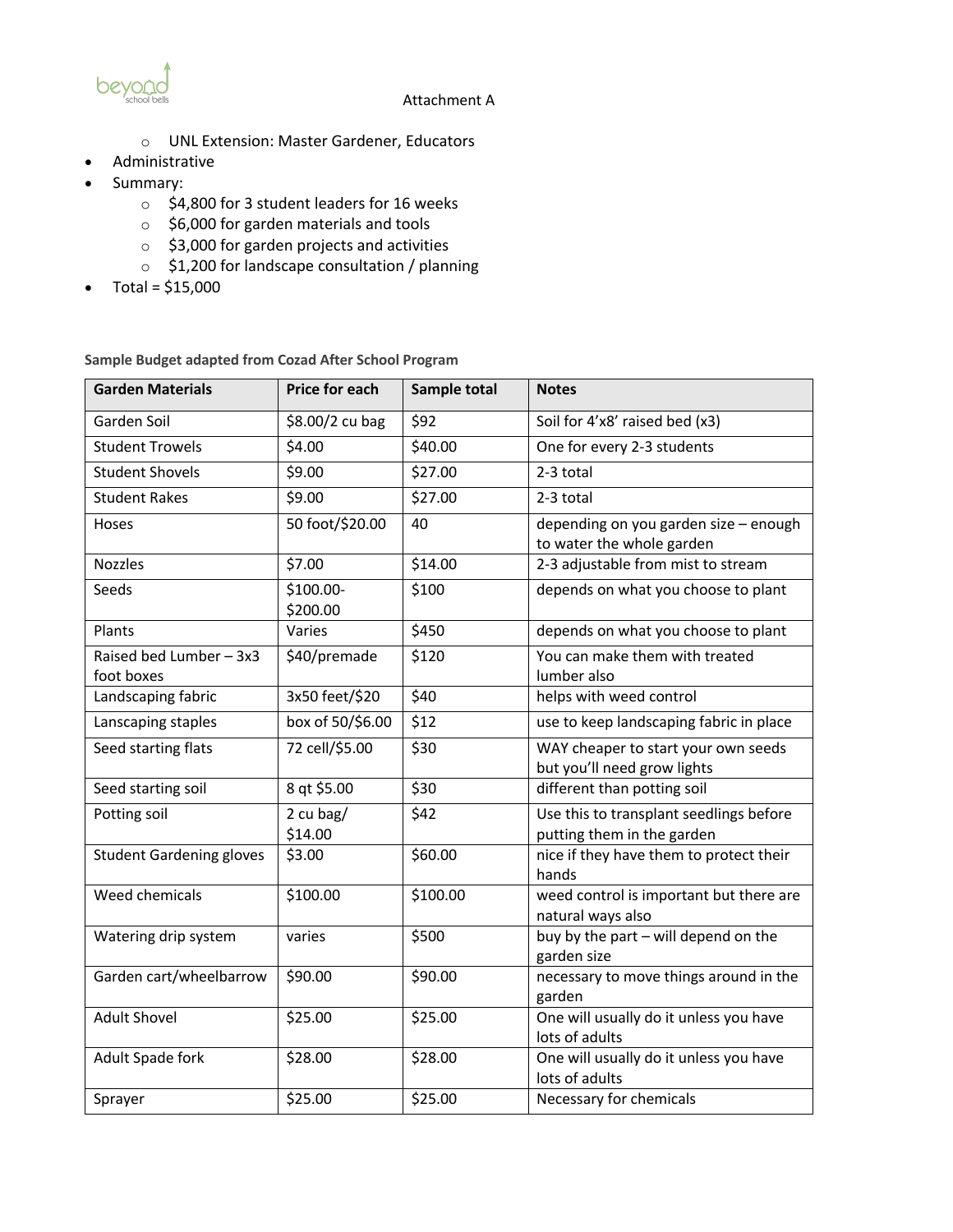

#### Attachment A

| Sprinklers                                   | \$20.00       | \$20.00  | There is a huge variety so garden shape<br>will determine your choice   |
|----------------------------------------------|---------------|----------|-------------------------------------------------------------------------|
| Mulch                                        | \$4.00/2 cu   | \$40     | This goes on top of your landscaping<br>fabric to extend the life       |
| Compost                                      | \$4.00/.75 cu | \$60     | This will go in your raised beds each<br>year                           |
| Storage shed 8-10'                           | \$1,000.00    | \$1,000  | Garden materials are bulky and need<br>protection from weather          |
| Indoor Seed Starting kit                     | \$700.00      | \$700    | Absolutely necessary for Nebraska seed<br>starting                      |
| Library of Gardening<br>books and curriculum | \$500.00      | \$500.00 | You can also access info online but kids<br>like looking and learning   |
| Outdoor sink that<br>connects to a hose      | \$140.00      | \$140    | Great to wash produce off a bit before<br>bringing it inside or tasting |
| Rain Barrel (where<br>applicable)            | \$300.00      | \$300    | Applicable if near an approved<br>structure                             |
| Total                                        |               | \$4,652  |                                                                         |

| <b>Sample Variation Ideas</b> |                           |        |                                     |  |  |
|-------------------------------|---------------------------|--------|-------------------------------------|--|--|
| <b>Garden Variations</b>      |                           |        |                                     |  |  |
| <b>Native</b>                 |                           |        |                                     |  |  |
| Plants                        |                           |        |                                     |  |  |
|                               | Super Bloom Box / 100ft2  | \$144  | Nebraska Statewide Arboretum        |  |  |
|                               | <b>Native Trees</b>       | varies | Nebraska Statewide Arboretum        |  |  |
|                               | Zip-code specific         | varies | <b>Audubon Plant Finder</b>         |  |  |
|                               |                           | varies | <b>Wildflower Recommendations</b>   |  |  |
| General                       |                           |        |                                     |  |  |
| Plants                        |                           |        |                                     |  |  |
|                               | <b>Education specific</b> | varies | <b>Sensory Recommendations</b>      |  |  |
|                               |                           | varies | <b>More Sensory Recommendations</b> |  |  |
|                               | Fruit & Vegetable         | varies | Seasonal Guides (at bottom)         |  |  |

# Community Connections

- Garden Construction
	- o Reach out to local landscaping companies for assistance in construction, excess resources (soil, mulch, old tools), and design assistance - can display logos on structures and promote their work in the community.
	- o Reach out to Extension Educators and (if available) any local Master Gardeners for garden design assistance.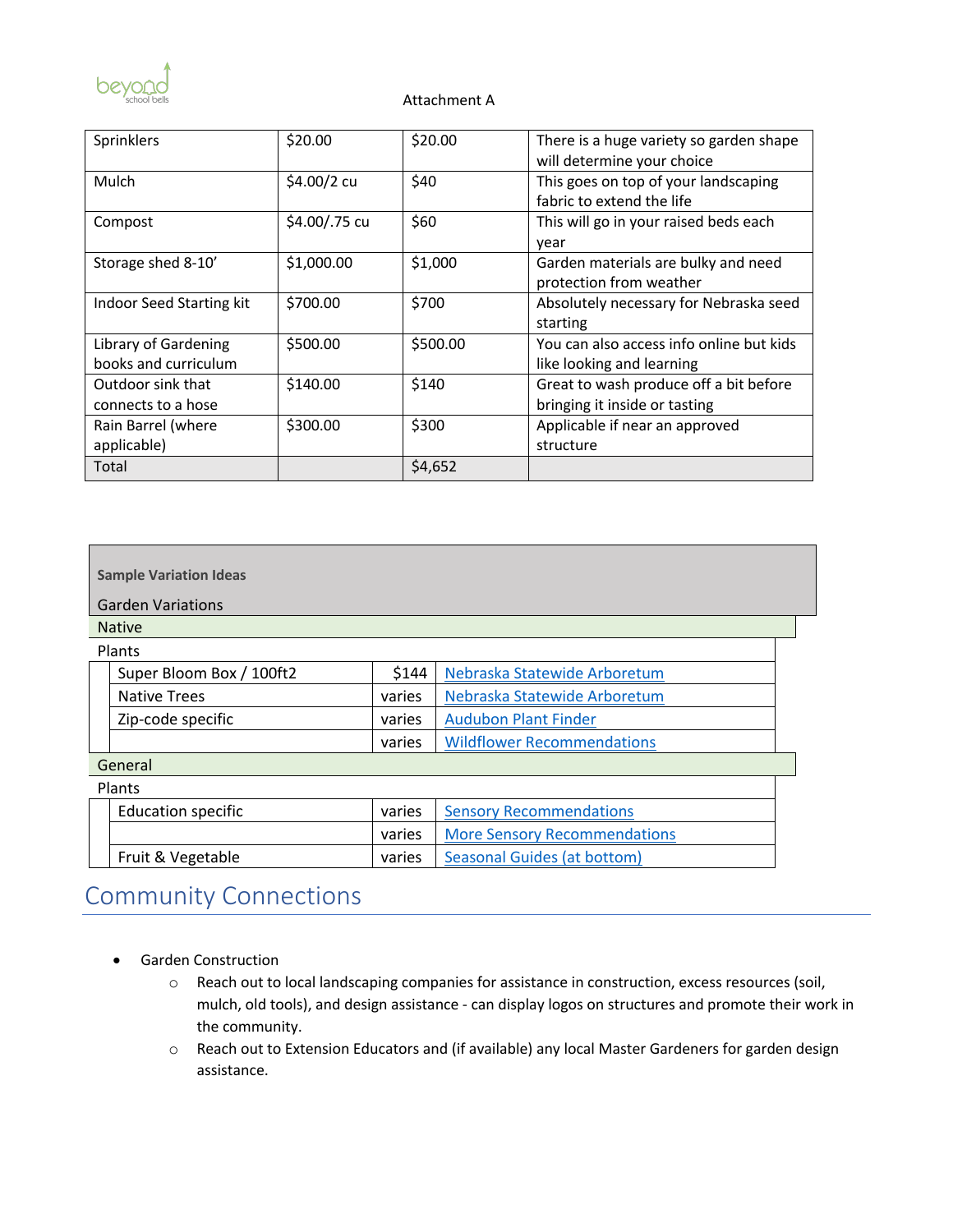#### Attachment A



- o Reach out to student families & local volunteer groups (churches, Scouts, local businesses, etc.) for help constructing physical gardens.
	- Ask volunteers and families to being their tools (shovels, drills, wheelbarrows, etc.). Be sure to label or identify which tools belong to whom.
- Gardening Assistance
	- $\circ$  Consider local nursery or gardeners to assist in lessons and activities during planting, tending, and harvesting.
	- $\circ$  Reach out to local farmers markets and food banks for options in using excess produce.
	- o Consult school administration and school board to incorporate produce into school lunches.
	- o Consider inviting a local farmer to assist with lessons and activities.
		- Highlight local food processes and importance of shopping local.
	- $\circ$  Invite a local Arborist to assist in lessons on surrounding trees and any trees planted by students.
	- o Invite a local Biologist to assist with species identification in a BioBlitz.

### Sample Management Plan

School gardens are ideal outdoor and environmental education spaces because they continually foster and attract life while also providing fresh food for students, families, and members of the community. However, a garden may not grow the way it is intended or foster the desired life if it is not cared for on a regular basis. The following items are key to identify in order to create a flourishing garden.

- Administrative approval
	- $\circ$  Be sure to build the school garden in partnership with school administration for approval and streamlined future garden modifications, additions or actions
- Garden Contacts (at least two)
	- o Name at least two individuals who will have the greatest knowledge of the garden (one primary, one secondary)
- Designate Responsibility (can be revolving or permanent)
	- $\circ$  Define responsibilities and delegate day to day needs of gardening (watering, weeding, etc.)
	- $\circ$  Keep a schedule and contact list to ensure communication and accountability
- Define Garden Purpose, Goals, Objectives, and track success
	- $\circ$  This can be student or teacher-led but should define what the garden is being built for (ex. showcase native plants, foster pollinators, aesthetic appeal, sensory garden, etc.)
		- What is the specific afterschool purpose?
	- $\circ$  Define objectives within each goal of the garden (educational objectives, production objectives, etc.)
	- o How will the success and evaluations of the garden be measured?
- Create a timeline
	- o Understanding variation in weather, create a schedule for garden construction, planting and afterschool / summer activities. This can be created with assistance from a contracted or volunteering expert.
- Create and maintain a resource plan
	- $\circ$  This grant money can go a long way, but it is important to understand ongoing costs and spending to ensure the longevity of the garden
	- o Include a list of potential and realized community partners, tracking interactions including donated resources, materials, time and expertise